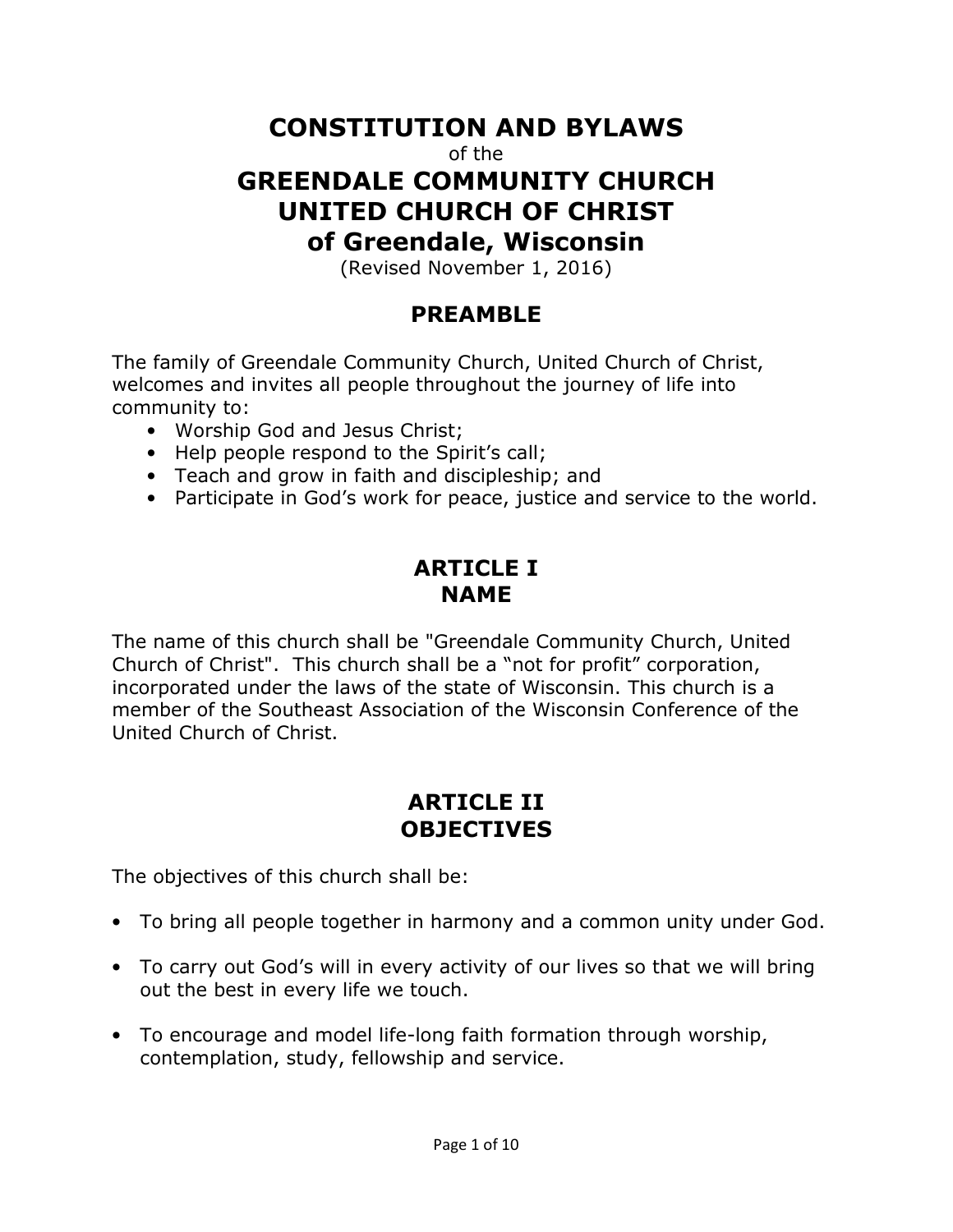- To teach the story of scripture and the broader Christian tradition to help each person find his or her place in this shared, sacred and eternal story.
- To challenge and equip people to live and share their faith.
- To partner with families in the faith nurture of their children.
- To help one another value the rich diversity of people and traditions in God's kingdom.
- To create inviting, open and safe spaces for the exploration of questions of faith, and to affirm all people, no matter where they are on their journey.

### **ARTICLE III GOVERNMENT**

The government of this church is vested in its members. The church shall design its own program to meet the spiritual and educational needs of its members and of the community, recognizing the faith, polity and fellowship of the United Church of Christ.

### **ARTICLE IV MEMBERSHIP**

Any person, by transfer of church membership, reaffirmation of faith, or upon affirming his belief in God, determining to follow the Christian way of life and supporting the objectives, principles and constitution of this church may become a member. A copy of the constitution and bylaws shall be made available to all prospective members.

The Baptism of those uniting with the church upon confession of faith shall be optional.

We covenant together to participate in worship services of the church and to contribute our time, talent and money, according to our means, in order that our church may be able to carry out its programs.

Members of this church may receive letters of recommendation to any church to which they desire to transfer their membership.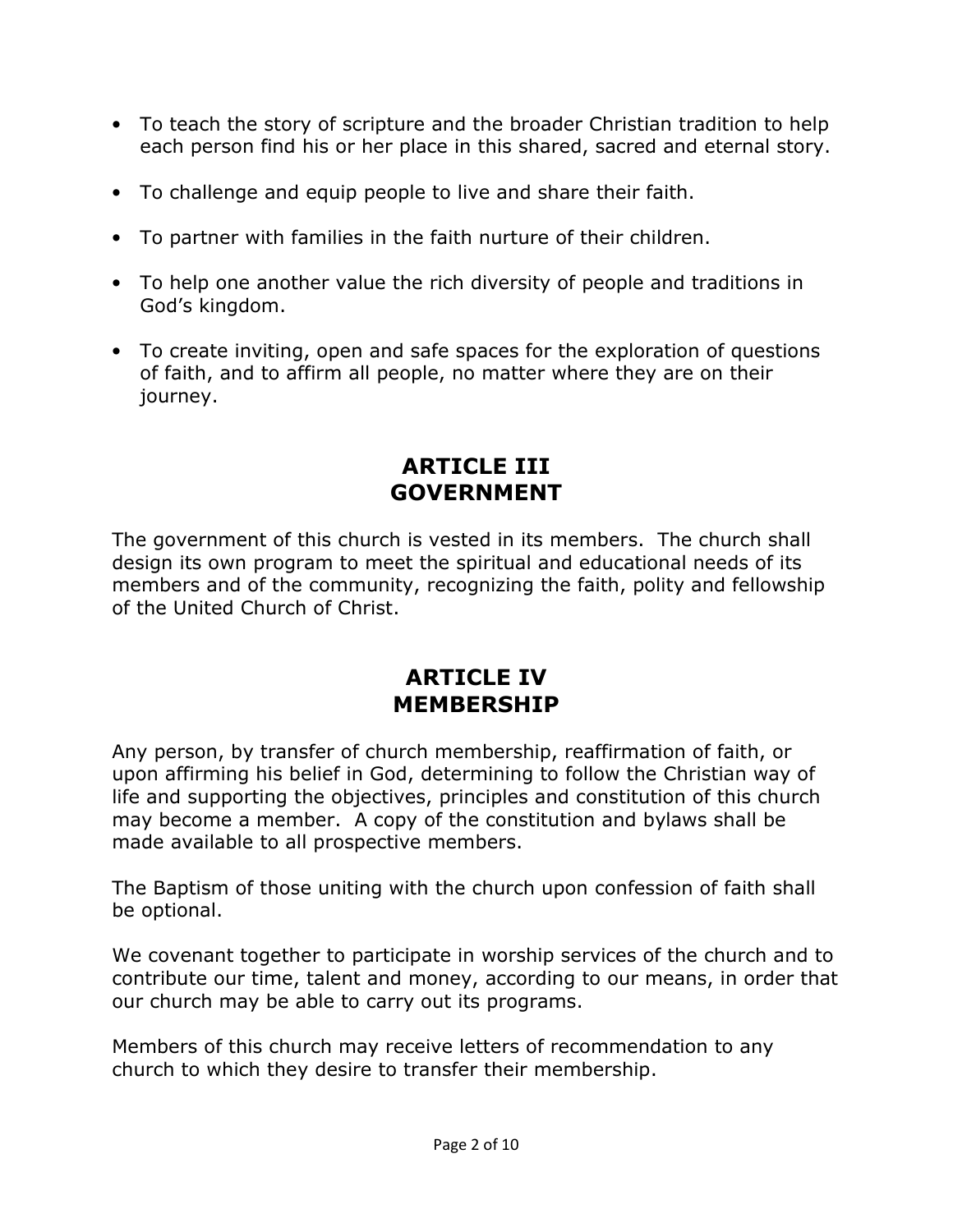Members whose addresses have long been unknown, or who, for a period of one (1) year, have not communicated with the church, attended its worship services, or contributed to its support, may, by vote of the Board of Community Life and affirmation by the Official Board, be transferred to an inactive list. From the date of such transfer such persons may cease to be reported on the active Membership Roll.

## **ARTICLE V BUSINESS MEETINGS**

#### *Section 1 Annual Meeting*

The Annual Meeting of the church shall be held between the first Sunday in November and the second Sunday of December, at the call of the Official Board, to elect officers and committee members, fill Board and Committee vacancies and to approve the budget. Upon completion of these items old and new business may be considered. Any unfinished business not approved at the Annual Meeting shall be discussed at an adjourned meeting, the date of which shall be set at the close of the Annual Meeting.

The notice of the Annual Meeting and meeting materials shall be provided by the Official Board at least two (2) weeks prior to the meeting date. Annual Board, Committee and Pastor reports shall be distributed to the congregation in January.

#### *Section 2 Special Meeting of the Congregation*

Special meetings for business shall be called by the Official Board, or by the Recording Secretary on written request of five (5) members. The nature of the business shall be stated in the call and shall be read from the pulpit or printed in the calendar at the services of three (3) consecutive Sundays immediately preceding the meeting. The business of the meeting must be limited to that stated in the call.

#### *Section 3 Emergency Meeting*

In case of an emergency, either the Chairperson of the Official Board or Assistant Chairperson of the Official Board, or, should neither of these be available, the Chairperson of the Board of Trustees may call an emergency meeting following a regular Sunday morning worship service, the purpose of the meeting being stated in the call. Such meeting may be without other previous notice. This meeting shall have authority to conduct only stated business, but its recommendation must be approved or rescinded, so far as possible, at the next special meeting of the congregation, as described in Section 2 above.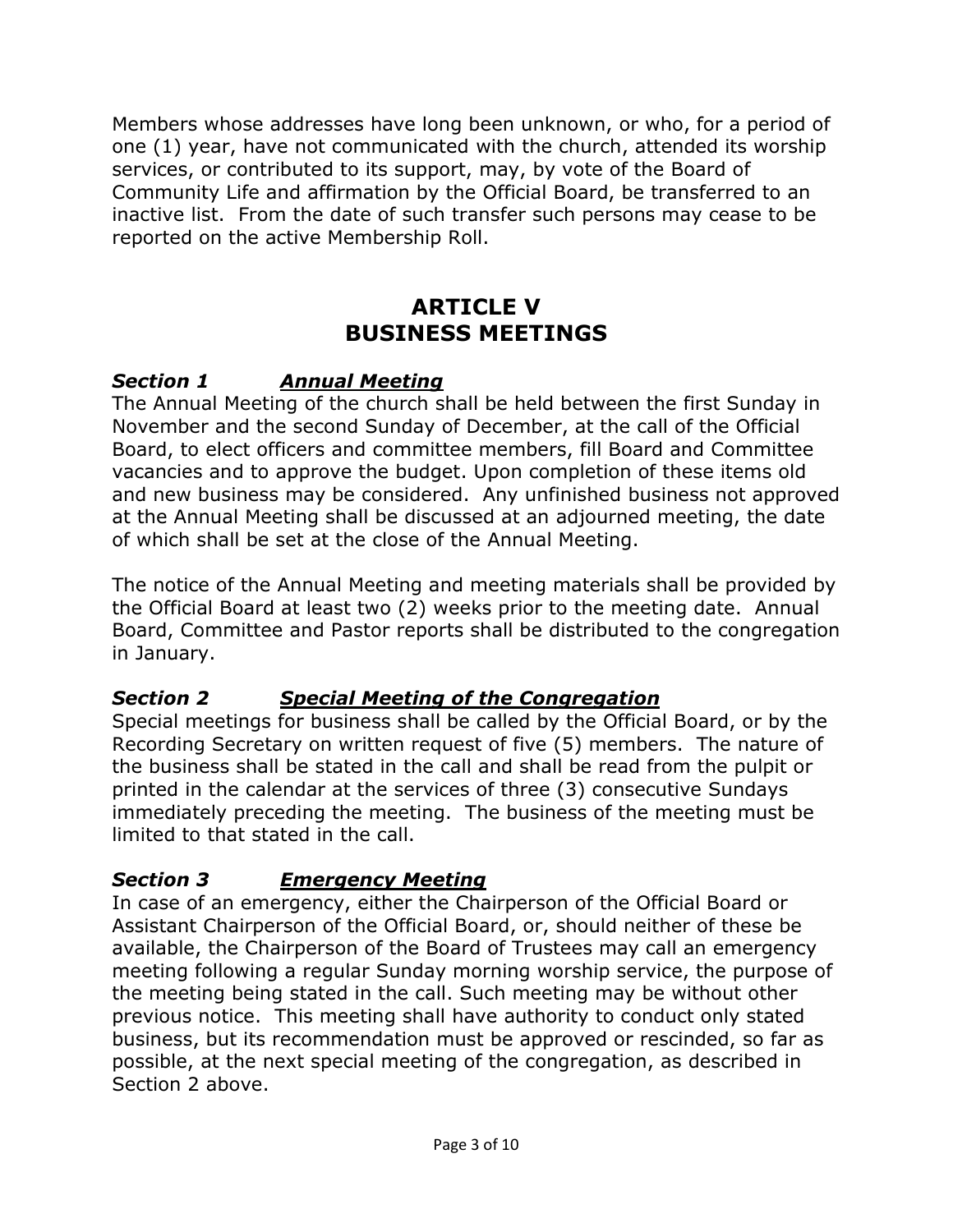#### *Section 4 Meeting Requirements*

- a. Five percent (5%) of the active membership shall constitute a quorum at any properly called business meeting. All members on the church's active roll are eligible to vote.
- b. All elections shall be by ballot unless voted otherwise by those members present.
- c. The Chairperson of the Official Board shall preside over the meeting. If the Chairperson of the Official Board is not present, the Assistant Chairperson shall preside. If the Assistant Chairperson is not present, the Chairperson of the Board of Trustees shall preside. If none are present, a temporary chairperson shall be elected by the members present.

#### *Section 5 Official Year*

The official year of the church shall be from January 1 to December 31. Officers shall take office on January 1.

### **ARTICLE VI PASTOR(S)**

The Pastor(s) shall be called for an indefinite period by a two-thirds (2/3) vote of the congregation present and voting. While the term of the Pastor(s) shall be indefinite, this relationship may be terminated on sixty (60) days' notice by either party, unless terminated on shorter notice by mutual consent of the Pastor(s) and the congregation.

When a pastoral position becomes vacant, the Official Board shall contact the Associate Conference Minister of the Wisconsin Conference of the United Church of Christ who, in conjunction with appropriate conference staff and a selected pulpit search committee, shall proceed together to secure a candidate for the vacant position. Where possible, this committee shall hear the candidate in his/her own pulpit. Being satisfied with his/her spirit and qualifications, they shall then invite him/her to conduct worship services for the congregation. At a meeting of the congregation, called in due form (See Article V, Section 2), the name of the candidate shall be presented. The committee shall not recommend more than one (1) candidate to the congregation at any one (1) time. If the candidate receives two-thirds (2/3) vote of the members present and voting (assuming a quorum), the Chairperson of the Official Board shall be instructed to present to him/her a copy of our call for his/her acceptance and signature, the terms of the call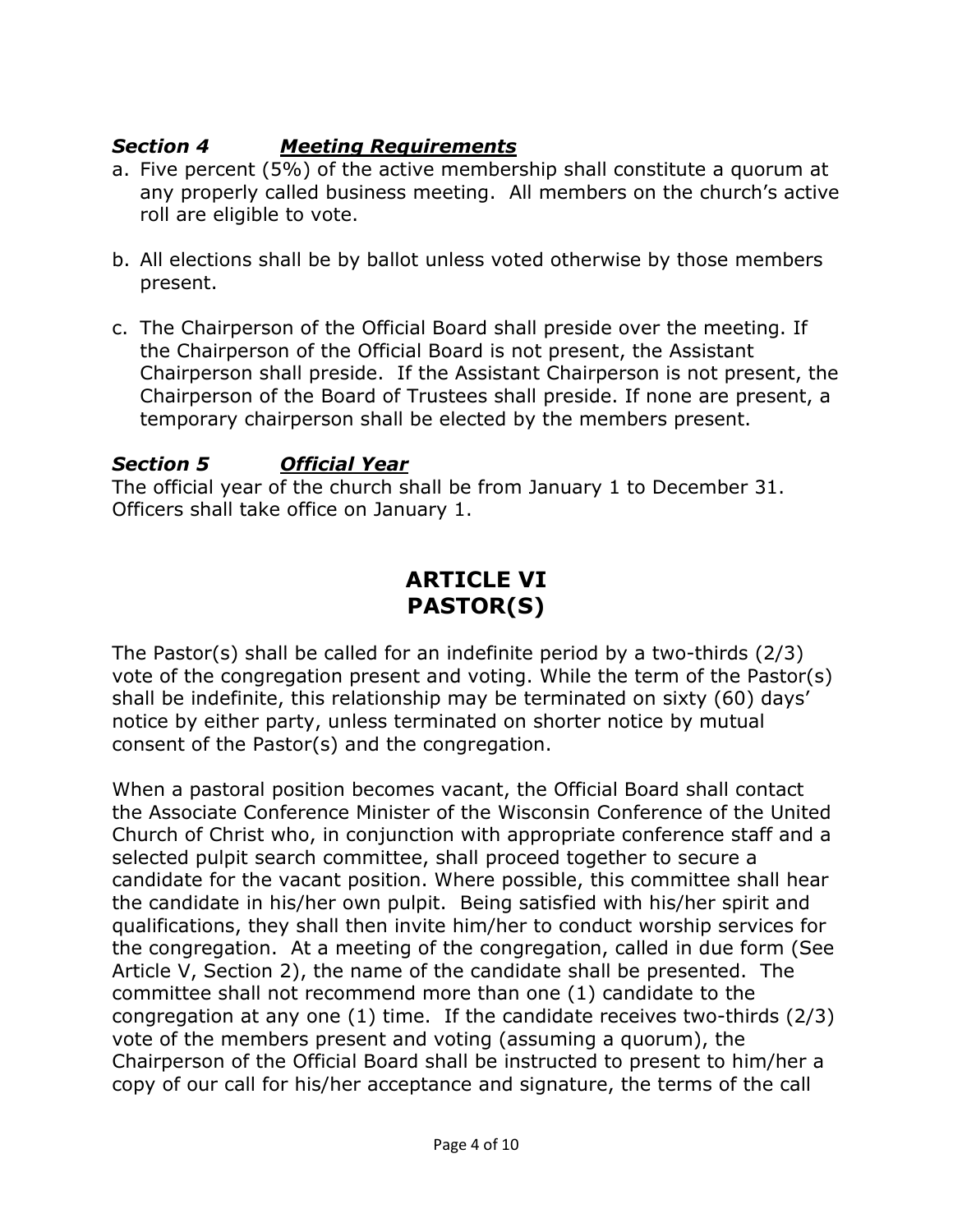having been determined by the Official Board.

The Pastor(s) shall have charge of the spiritual welfare of the church with the assistance of the Board of Community Life. They shall seek to enlist men, women, and children as followers of Christ, preach the gospel, administer the sacraments, have under their care all services of public worship, administer the activities of the church, and develop, coordinate, and maintain the educational ministries in cooperation with the various Boards, committees, and the extended ministries of the Association, Conference, and National Boards.

The Pastor(s) shall serve as a non-voting ex-officio member(s) of all Boards and Committees of the church.

### **ARTICLE VII OFFICERS AND DUTIES**

#### *Section 1 Chairperson of the Official Board*

The Chairperson of the Official Board shall be elected at the Annual Meeting and shall serve for a period of one (1) year, not to exceed three (3) consecutive terms. He/She shall preside at all meetings of the Official Board and with the approval of the Official Board, shall appoint all members of the special committees. Together with the Pastor(s), he/she shall be responsible for the development and execution of a well-rounded program by all responsible Boards and committees. He/She shall preside at all business meetings of the congregation. In his/her absence, the Assistant Chairperson shall preside. If neither is present those attending the meeting shall elect their own chairperson. The Chairperson of the Official Board shall serve as an ex-officio member of all Boards and committees. It is recommended that the Chairperson of the Official Board shall not hold any other office in the church during his/her term as Chairperson.

#### *Section 2 Assistant Chairperson of the Official Board*

The Assistant Chairperson of the Official Board shall be elected at the Annual Meeting and shall serve for a period of one (1) year. In the absence of the Chairperson, the Assistant Chairperson shall preside at all meetings of the Official Board and business meetings of the congregation. The Assistant Chairperson shall work closely with the Pastor(s) and the Chairperson, and shall perform such duties as are delegated to that office by the Chairperson. A person serving as Assistant Chairperson shall not serve more than three (3) consecutive terms, but shall be eligible to succeed to the office of Chairperson of the Official Board.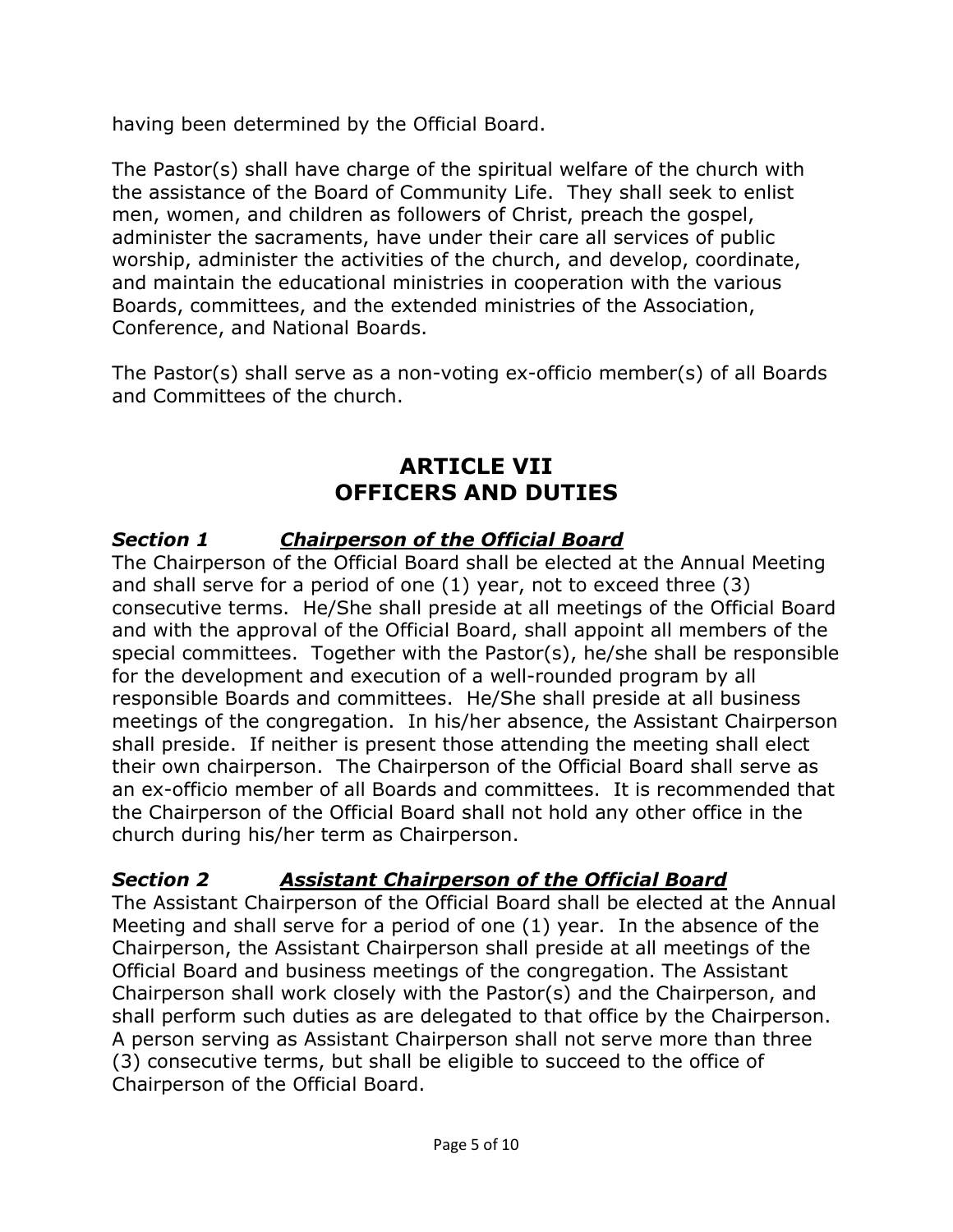### *Section 3 Recording Secretary*

The Recording Secretary shall attend each Official Board and congregational meeting and shall prepare a written summary of the proceedings of such meetings. The minutes of the meetings shall be retained and forwarded to each Official Board member for review and corrections (if any) at the next Official Board meeting. The Recording Secretary shall be elected annually and serve as a member of the Official Board.

### *Section 4 Financial Secretary and Assistant Financial Secretary*

The Financial Secretary shall receive all payments made to the church, take charge of all offerings and special collections, and deposit all monies received to the proper bank account, taking receipt for the same. He/She shall keep an accurate account of each pledge and furnish statements authorized by the Board of Trustees. He/She shall make an authorized account or report at each regular meeting of the Board of Trustees and Official Board. The Assistant Financial Secretary shall support the Financial Secretary as needed. These officers shall be elected annually by the church and serve as members of the Official Board.

#### *Section 5 Treasurer and Assistant Treasurer*

The Treasurer shall authorize payment of all regular bills and other bills as otherwise approved by the Board of Trustees. The Treasurer shall be responsible for assembling the budget based on input from each of the Boards and Committees. He/She shall make an itemized report at each monthly meeting of the Official Board and the Board of Trustees. The Assistant Treasurer shall support the Treasurer as needed. These officers shall be elected annually by the church and serve as members of the Official Board.

## **ARTICLE VIII BOARDS AND COMMITTEES AND THEIR DUTIES**

#### *Section 1 The Official Board*

The Official Board shall consist of the following positions: Chairperson of the Official Board, Assistant Chairperson of the Official Board, Recording Secretary, Financial Secretary, Assistant Financial Secretary, Treasurer, Assistant Treasurer, Head Usher, two (2) Members-at-Large and the Chairperson/representative of the following Boards: Religious Education, Community Life, Mission, Staff Relations, and Trustees, and other elected committees. The Members-at-Large shall be elected by the church at the Annual Meeting. The Chairpersons/representatives shall be elected by their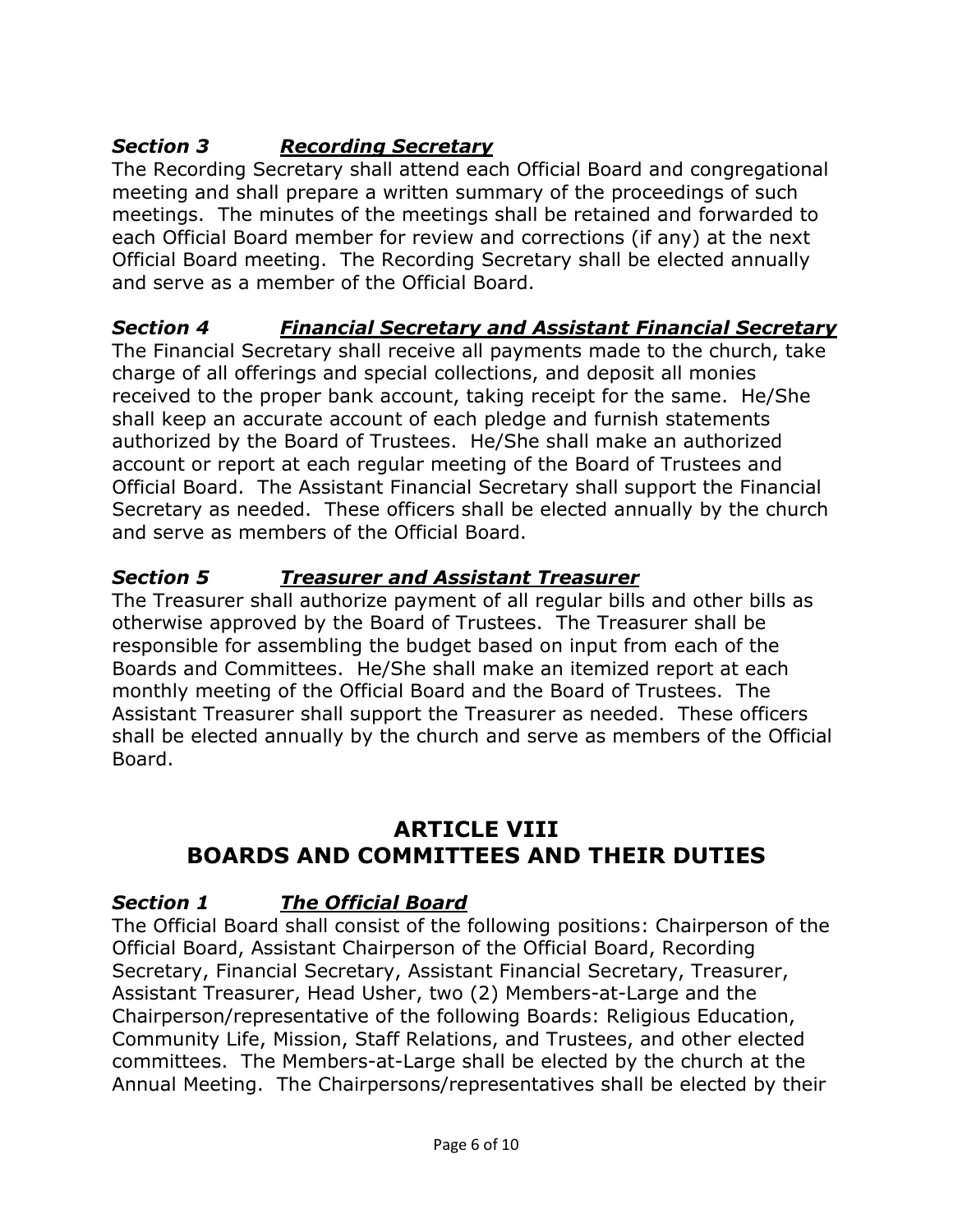respective Boards.

It shall be the function of the Official Board to visualize the entire mission of the church, to confer with the Pastor(s) on the general direction of church activities, and to cooperate with him/her and with the church in the formulation of a well-rounded program consistent with Article II of this document.

The Official Board shall appoint a Nominating Committee at its August meeting. The Nominating Committee shall nominate for all vacancies on Boards and Committees and report to the Official Board at the October meeting.

The Official Board shall meet monthly. Special meetings may be called by the Chairperson whenever necessary. Nine (9) members shall constitute a quorum. The Chairpersons of the various Boards temporarily unable to attend the Official Board meetings should send substitute representatives. Members of the Board absent from three (3) consecutive regular meetings, without good reason, may be replaced. This Board shall have the right to fill vacancies in Board and Committee memberships which may occur during the year.

### *Section 2 Board of Community Life*

The Board of Community Life shall consist of a minimum of seven (7) people elected for one (1) year terms.

This Board shall cooperate with the Pastor(s) in providing the necessary assistance in the worship service and in ministering to the internal spiritual interests and fellowship of the church.

### *Section 3 Board of Trustees*

The Board of Trustees shall consist of nine (9) members, each elected for three (3) years, one-third (1/3) being elected each year. After serving two (2) full terms [six (6) years] a member of this Board shall be ineligible for re-election for one (1) year.

This Board shall have the care and custody of the property of the church, and have charge of its finances, subject to the regulations prescribed by the laws of the state. The Board shall have the power to buy, sell, mortgage, lease or transfer real property, subject to approval by the congregation.

The Board of Trustees shall serve as the Budget Committee. It shall be the duty of the Board to solicit the financial needs of all groups of the church.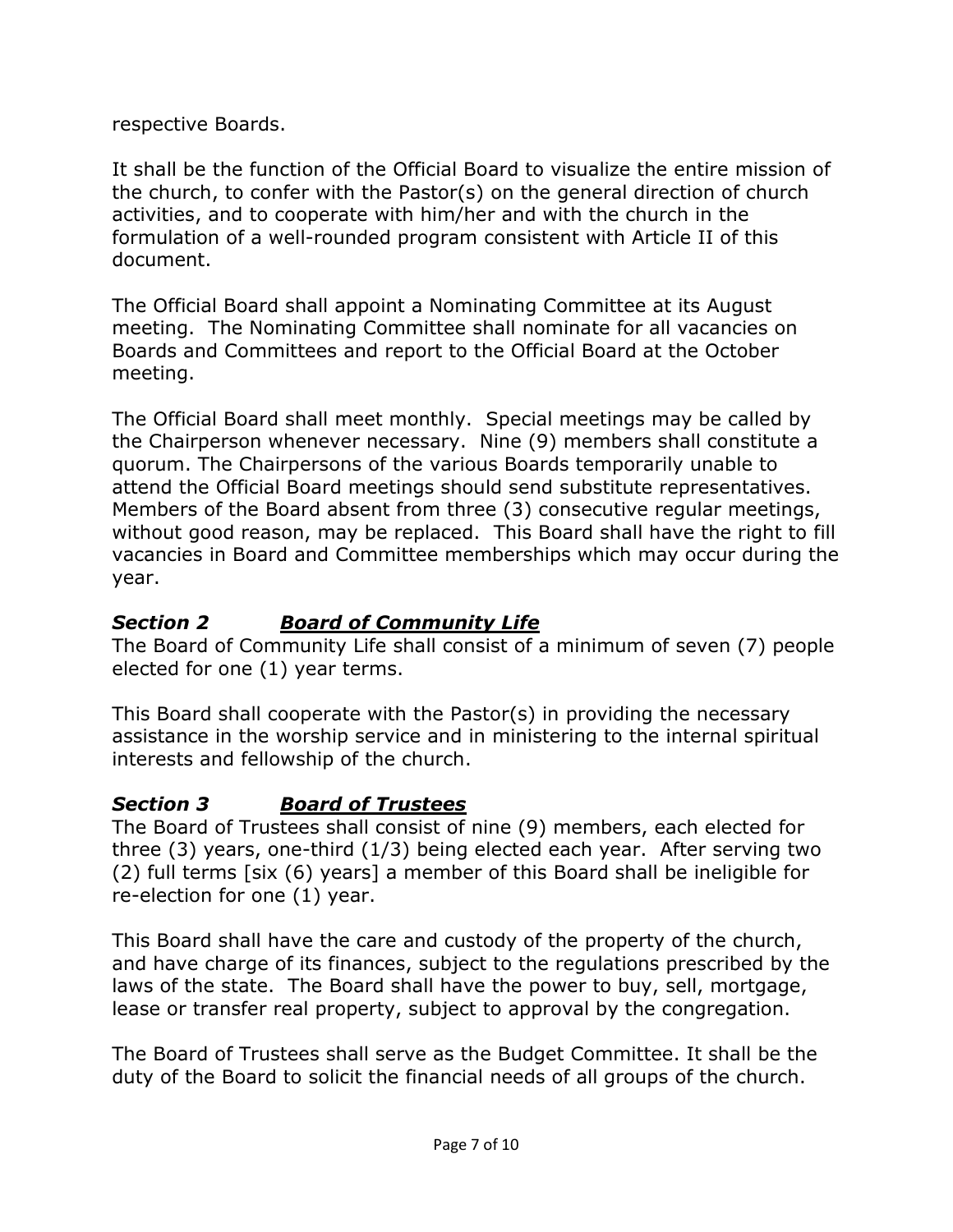A budget shall be presented at the October meeting of the Official Board for acceptance, after which a letter incorporating the entire budget shall be written by the Official Board and sent to the congregation in time for their consideration, not later than two (2) weeks before the Annual Meeting. The Board of Trustees shall be responsible for ensuring that a stewardship campaign occurs annually.

The Board shall meet monthly and special meetings shall be called as needed. This Board shall organize and select its own officers at the January Board meeting before the January meeting of the Official Board. Any member of this Board absent from three (3) consecutive regular meetings, without good reason, may be replaced. The Board shall conduct a financial review every five (5) years.

#### *Section 4 Board of Religious Education*

The Board of Religious Education shall consist of five (5) adults with the option of an additional member of one (1) youth of high school age, duly elected from the congregation. The member shall be elected for a term of one year. The term will coincide with the academic program year (July 1 – June 30).

This Board, in conjunction with the professional staff, shall direct the educational work of the church. The Board will work in a subcommittee format with one (1) or more Board members chairing a subcommittee. It shall have charge of the church school and maintain other educational activities of the church.

This Board shall organize and select its own officers at the June Board meeting. Any member of this Board absent from three (3) consecutive regular meetings without good reason may be replaced.

#### *Section 5 Board of Mission*

The vision of the Board of Mission is to work with church staff to promote and provide all church members, as well as non-member volunteers, opportunities to participate in mission outreach and social actions of the church.

The Board of Mission shall consist of nine (9) members that are elected by the congregation for a one (1) year term. The duration of service is not limited. Members shall have voting authority for Board motions.

The Board may also consist of ad hoc volunteers that participate with projects, programs, specific mission outreaches or specific social actions. The duration of service is dependent on the association, and can be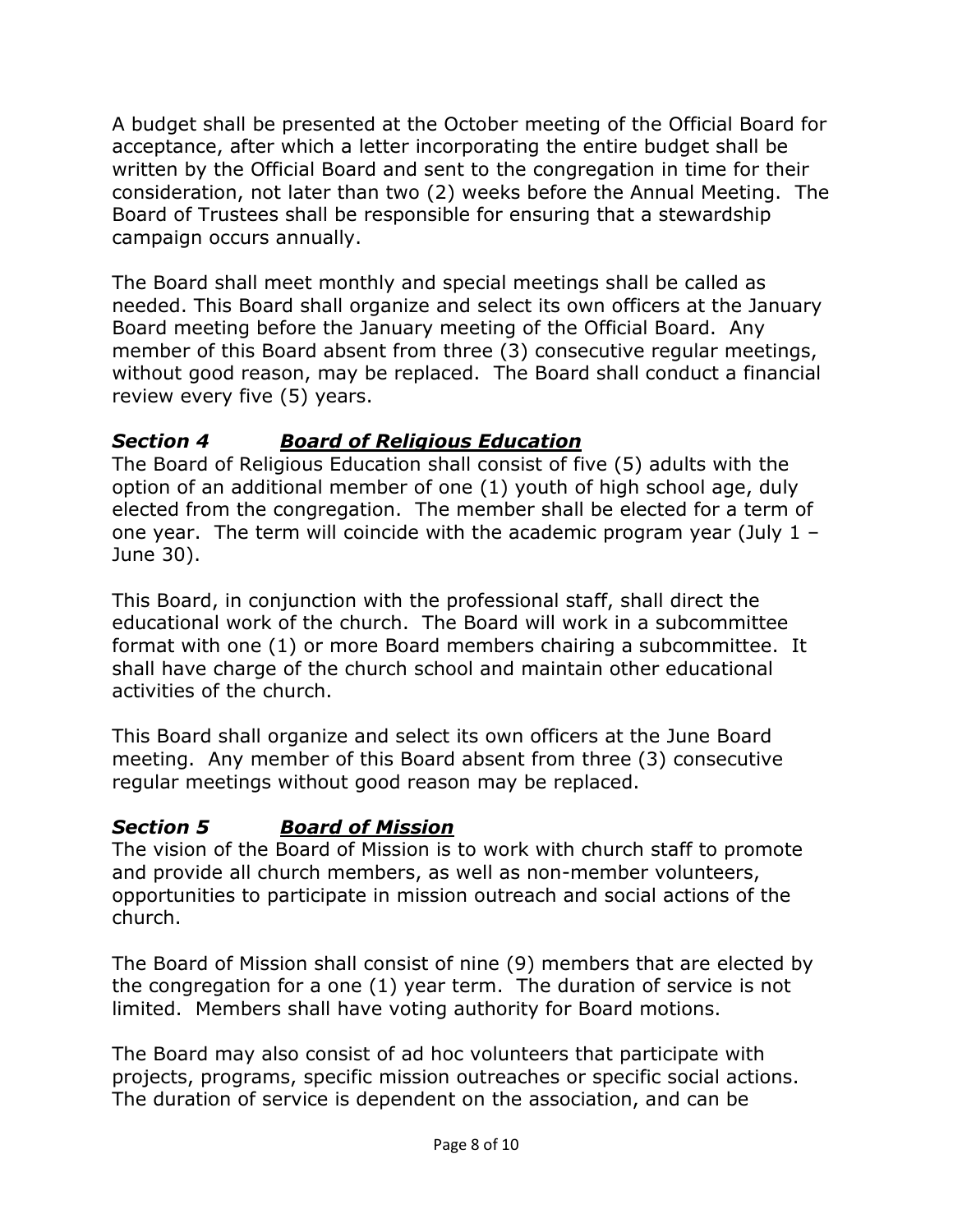temporary or long term. Volunteers shall not have voting authority, but can propose motions. Volunteers may represent the specific projects and programs at Official Board or other congregational meetings.

#### *Section 6 Staff Relations Board*

The Staff Relations Board will consist of five (5) members, each of whom will serve a three (3) year term. Two (2) members will be elected each year, except every third  $(3<sup>rd</sup>)$  year only one  $(1)$  member will be elected. After serving two (2) full terms [six (6) years] a member of this Board shall be ineligible for re-election for one (1) year.

The Staff Relations Board shall serve as a liaison between the professional staff and the congregation, fostering (a) honest, open communication about the performance of professional staff; (b) a place for the professional staff to express concerns, hopes, ambitions, and frustrations; (c) a climate in which problem areas or issues in the performance of the professional staff members will be addressed.

A Staff Relations Board liaison will meet with all professional staff three (3) times per year. Other special meetings can be called at the request of the Official Board, Chairperson of the Official Board, professional staff member, or Staff Relations Board member. The Board shall review the salaries of professional staff and make recommendations to the Board of Trustees concerning compensation levels.

Prior to the salary recommendations being made, the Staff Relations Board shall conduct an evaluation of professional staff. The Board is authorized to employ and dismiss professional staff members and shall establish terms and conditions of employment. Additionally, the Board may hire other professional staff as deemed necessary by the church. Such persons will work under the general direction of the Pastor(s).

### *Section 7 Decorating Committee*

The Decorating Committee may consist of five (5) or more members from the congregation with one (1) serving as Chairperson to coordinate major events and call meetings when needed. The Chairperson shall serve a term of two (2) years, and all other members shall serve a term of one (1) year. The duration of service is not limited.

The Decorating Committee shall be responsible for the altar decorations, seasonal decorations, and overall aesthetic beauty of the church. The Decorating Committee shall make recommendations to the Official Board concerning the appearance of the church.